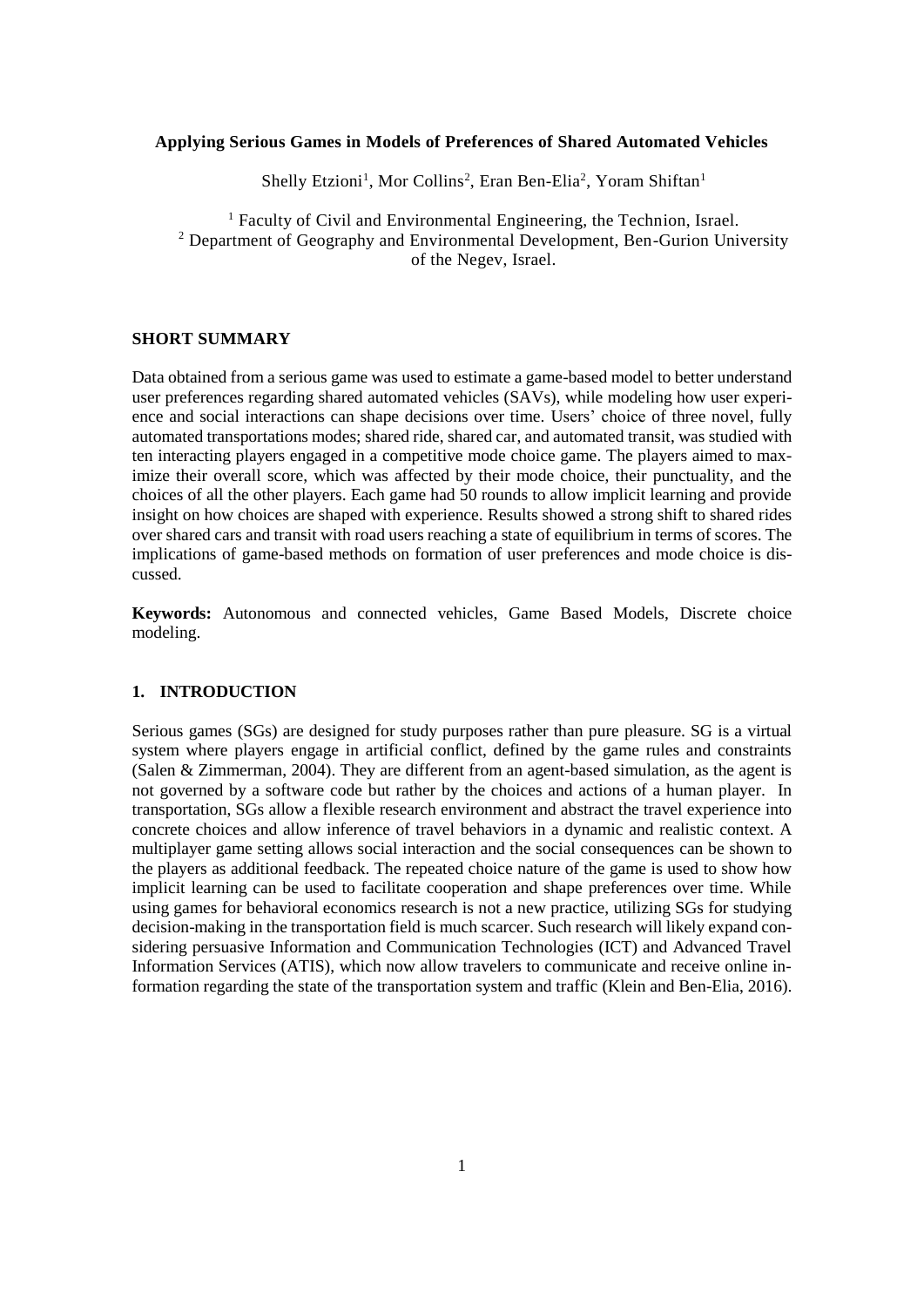#### **2. METHODOLOGY**

#### *Game design and administration*

One hundred students from Ben-Gurion University of the Negev were recruited during the COVID19 lockdown period necessitating only virtual participation. In each session, ten players joined the virtual computer lab using a Zoom link they received by email. All players were required to use a computer and not a phone, sit in a quiet room, have a stable internet connection, have a webcam turned on, the computer's sound turned on, or a headset. The game instructions were presented and read aloud by the experimenter. The games had 50 consecutive rounds to simulate 50 days. This number of rounds was found sufficient for convergence of the results in a series of tenplayer pilots. The players were shown a short explanatory animated video especially procured for this study to establish a basic level of knowledge regarding automated vehicles (AVs) and SAVs among the respondents and to present them with the three available alternatives. The players were asked to simulate a daily commute choice, from home to work or college. They were told that each day begins at 8:00 AM and that the goal is to arrive at 9:30 AM and to maximize their score in each day/round. They were informed that being too late or too early will decrease their total payoff while the penalty for being late is greater than for being too early, to simulate real-life consequences; Being too early may be considered as a time of idleness and being too late may have negative consequences on work productivity. The players were instructed each morning to choose their preferred mode to commute out of the three alternatives. After completing the task, each player was compensated with 40-100 ILS, depending on performance, compared to other co-players. In addition to the video, the players were presented with the following verbal descriptions of the three alternatives:

1. Private ride in an automated vehicle (SC)- This vehicle will be available to you exclusively for the duration of your ride to work. This vehicle can take you to your destination at your preferred time. However, if many players choose this option, it may result in congestion that will increase travel times.

2. Shared ride in an autonomous car (SR)- With this option, you will be able to share your ride with another passenger and split the cost, but your travel time may increase due to picking up or dropping off the other passenger. The vehicle departs when there are two passengers on board. If you chose this option while no one else did, the car will depart just with you in it, but you will pay the same cost as if the ride was shared.

3. Automated public transit (PT)- This service will be better than the public transit familiar to you in terms of modes, frequencies, travel time and reliability. This service departure every 30 minutes. The duration of the trip is one hour, independent of the number of players who choose it. This mode will operate on a designated route unaffected by road traffic.

Following the instructions and the description of the modes, a choice screen was presented, in which the player had to choose one of the three modes as well as the departure time using a timeslider. The first five rounds were training rounds aimed to allow the players to experiment with the game's interface and the feedback mechanism. In addition, after the 5th round players were provided pre-trip information on the expected travel time on the road and the average number of travelers sharing rides.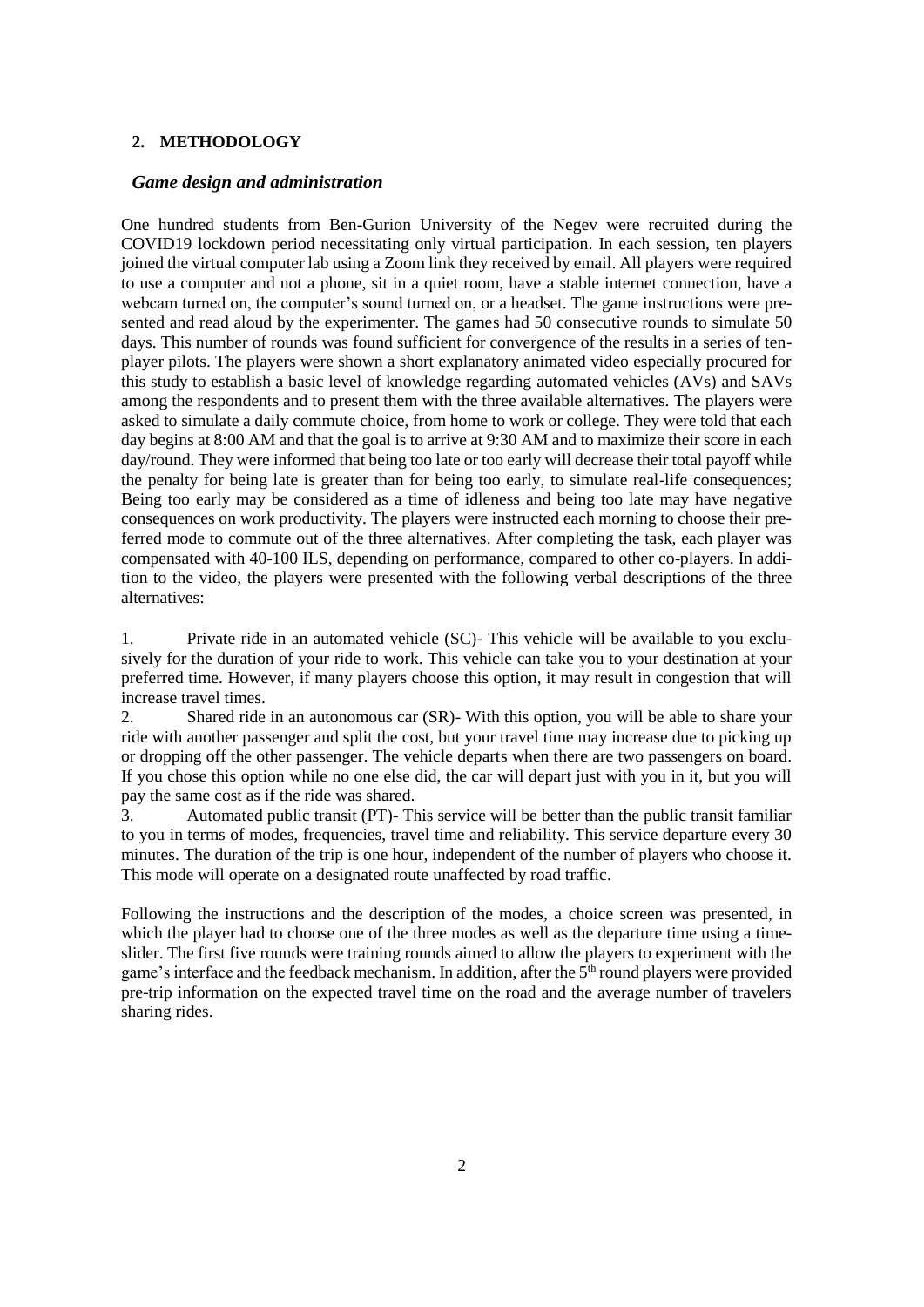

Figure 1- Screen Shot of the mode choice game (after the 5th round)

Following the choice screen, a feedback screen was presented.

The feedback screen showed the outcomes of the choices, including the actual travel time and the player's score for that round. Actual travel time for road users was based on a cost function accounting for the choices of all players (volume-delay). The score function was based on a schedule-delay specification with early, late arrival and travel time delay penalties. The expected travel time previously shown on the choice screen was also presented for reference. Then, the players continued to the next round.

# **3. RESULTS AND DISCUSSION**

# *Choice probabilities*

One hundred players faced 50 "daily" choice decisions, yielding to a total of 5000 mode choices. Each player chose both the departure time and the mode. Leaving aside the departure time choice, the reported mode shares in all 50 rounds were 59% SR, 30% SC and 11% PT.

# *Game-based model*

A Cross-nesting LK type model for panel data was chosen to capture the repeated choice nature of the game, which had 50 rounds, and to account for the cross-nested choice structure of the departure time and the mode.

A random parameter (RNP) was defined to capture unobserved taste heterogeneity persistent over time (Joan Leslie Walker, 2001). In addition, the cross-nesting structure is introduced by five cross-nesting parameters (CN) to capture correlation across the different alternatives:  $CN\_SR, CN\_SC$  and different departure times that correspond with early, intermediate, and  $\Gamma$  and different departure times that correspond with early, intermediate, and<br>late departure time in SR or SC:  $\frac{CN}{=E, CN_M, CN_L}$ . In a cross-nesting structure, the alternatives belong to more than one group (Joan Leslie Walker, 2001). For example, Early SR belongs both in the "SR" group and the "Early departure" group. As PT runs on a fixed schedule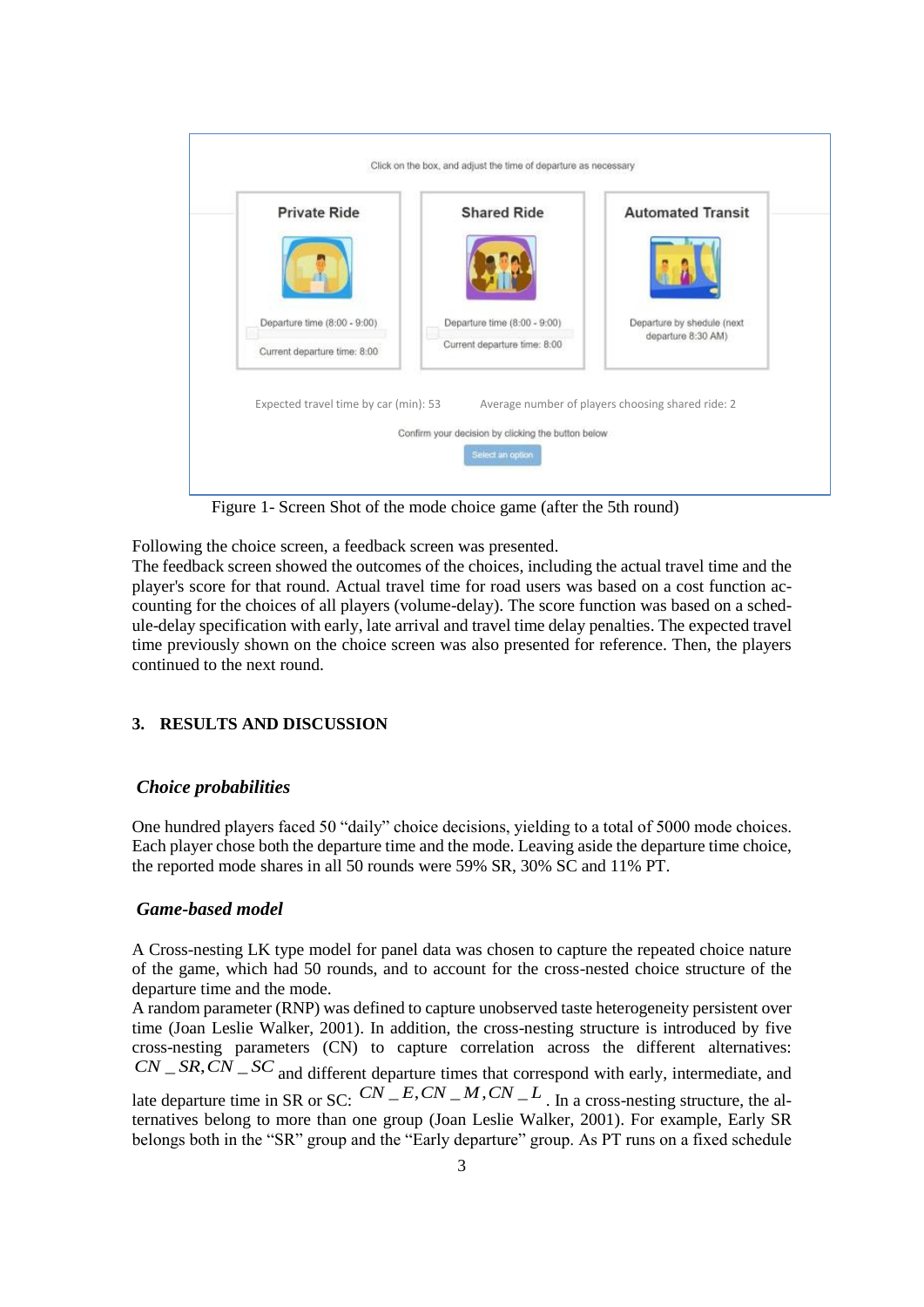with one departure time, it did not belong in any of the nesting structure groups. The model was estimated using Pandas Biogeme (Bierlaire, 2018).

The LK model with cross-nesting structure and RNP is written as:

$$
U_{1SR} = (Intercept + RNP) + \beta_1 * X_1 ... + CN\_SR + CN\_E
$$
  
\n
$$
U_{2SR} = (Intercept + RNP) + \beta_1 * X_1 ... + CN\_SR + CN\_M
$$
  
\n
$$
U_{3SR} = (Intercept + RNP) + \beta_1 * X_1 ... + CN\_SR + CN\_L
$$
  
\n
$$
U_{1SC} = (Intercept + RNP) + \beta_1 * X_1 ... + CN\_SC + CN\_E
$$
  
\n
$$
U_{2SC} = (Intercept + RNP) + \beta_1 * X_1 ... + CN\_SC + CN\_M
$$
  
\n
$$
U_{3SC} = (Intercept + RNP) + \beta_1 * X_1 ... + CN\_SC + CN\_L
$$
  
\n
$$
U_{pt} = (0 + RNP) + \beta_1 * X_1 ...
$$

# *Game-based model parameters*

Aside from the cross-nesting structure and the RNP, five other variables were included in the final models.

- Expected travel time by car: At the end of each round (after the fifth round), the average time it takes to go by SR or SC was shown to respondents.
- Avg Share: This parameter is the average number of players choosing SR since the game began.
- Experience: This is a dummy parameter of experience with the game. Equals one if the round number  $> 20$ , or 0 otherwise.
- Late: This is a dummy parameter that indicates whether the player was over 10 minutes late in arriving at work in the previous round (lagged).  $(1=yes, 0=no)$ .
- Score: This parameter used the final score from the previous round as shown to the player on the feedback screen.

#### *Alternatives and choice proportions*

For the sake of the GBMs, the departure time of SR and SC, originally recorded as a continuous variable (1-60 minutes), was converted to a categorical variable. The continuous values were grouped based on three time slots and classified as Early, Intermediate or Late. Departures before the 39th minutes were classified as Early, departures between the 39th and the 43rd minute were classified as Intermediate (Mid), and departures made after the 43rd minute were classified as Late. This classification was based on the distribution of the departure time data so that each time slot includes approximately one-third of the departures.

Overall, there were seven alternatives based on the alternative and departure time chosen.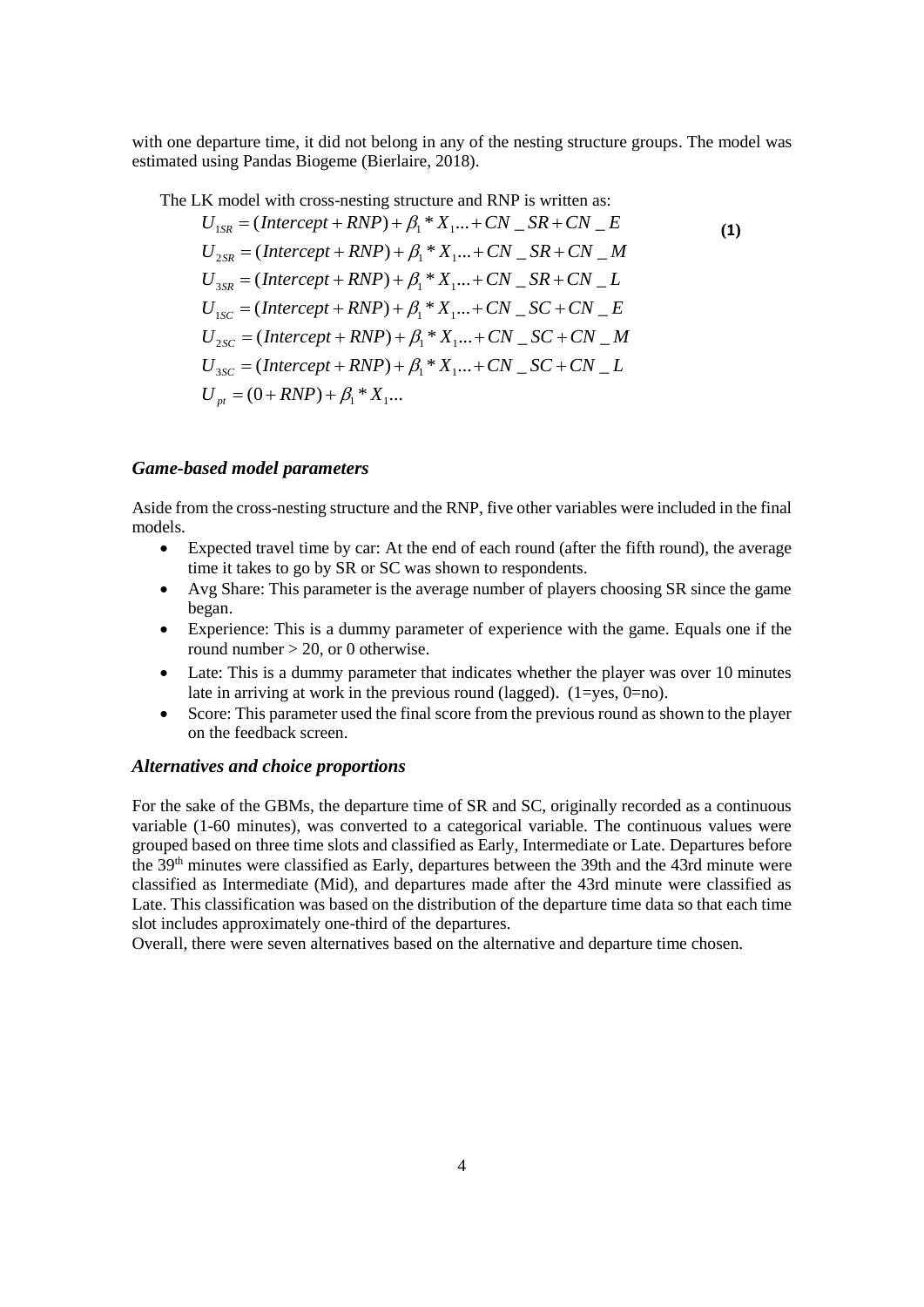| Table 1- List of and mail ves and choice proportions for the game-based model |                   |                                         |           |                   |  |  |  |  |  |
|-------------------------------------------------------------------------------|-------------------|-----------------------------------------|-----------|-------------------|--|--|--|--|--|
| #                                                                             | Alterna-<br>tives | Departure time                          | Mode      | Choice proportion |  |  |  |  |  |
|                                                                               | $E\_SC$           | Early                                   | <b>SC</b> | 2%                |  |  |  |  |  |
|                                                                               | $M\_SC$           | Mid                                     | SC        | 3%                |  |  |  |  |  |
| 3                                                                             | $L\_SC$           | Late                                    | SC        | 25%               |  |  |  |  |  |
| 4                                                                             | $E_S R$           | Early                                   | <b>SR</b> | 6%                |  |  |  |  |  |
|                                                                               | $M_S R$           | Mid                                     | <b>SR</b> | 45%               |  |  |  |  |  |
| 6                                                                             | $L$ <sub>SR</sub> | Late                                    | SR        | 8%                |  |  |  |  |  |
|                                                                               | PT                | One scheduled depar-<br>ture at $08:30$ | PT        | 11%               |  |  |  |  |  |

Table 1- List of alternatives and choice proportions for the game-based model

# *Game-based model estimates and inference*

All parameters are significant at the 5% level except for the intercepts of Early SR and Mid SR, which are non-significant (t-tests are shown in parenthesis; see Table 2). The first five trial rounds were excluded from the model. The model used 2,500 Modified Latin Hypercube Sampling (MLHS) draws, which were found empirically sufficient for parameter convergence.

| Parameter                                             | <b>SR</b>                |                |                          |                          | PT                       |                          |                  |  |  |  |
|-------------------------------------------------------|--------------------------|----------------|--------------------------|--------------------------|--------------------------|--------------------------|------------------|--|--|--|
|                                                       | Early                    | Mid            | Late                     | Early                    | Mid                      | Late                     |                  |  |  |  |
| Intercept                                             | $-0.852$                 | $-0.249$       | 2.880                    | $-0.852(-$               | $-1.040$                 | 2.880                    | $\Omega$         |  |  |  |
|                                                       | $(-1.01)$                | $(-1.26)$      | (5.40)                   | 2.28                     | $(-2.74)$                | (10.7)                   | fixed            |  |  |  |
| <b>RNP</b> Intercept                                  | 0.811(15.40)             |                |                          |                          |                          |                          |                  |  |  |  |
| <b>Expected travel Time</b>                           | $-0.219$                 | $\overline{a}$ | $-0.508$                 | $-0.284$                 |                          | $-0.711$                 | $O -$            |  |  |  |
| by car                                                | $(-3.11)$                |                | $(-8.59)$                | $(-4.40)$                |                          | $(-17.00)$               | fixed            |  |  |  |
| <b>Experience</b>                                     | $\overline{a}$           | 1.250          | $\sim$                   | 0.771                    |                          |                          | $0-$             |  |  |  |
|                                                       |                          | (9.37)         |                          |                          |                          | (5.64)                   | fixed            |  |  |  |
|                                                       |                          |                |                          |                          |                          |                          |                  |  |  |  |
| Late                                                  | 0.835                    | $\blacksquare$ | $\overline{\phantom{a}}$ | 0.961(3.68)              |                          |                          | $O -$            |  |  |  |
|                                                       | (1.99)                   |                |                          |                          |                          |                          | fixed            |  |  |  |
| <b>Avg Shared</b>                                     | 1.120                    | 1.780          | $\overline{\phantom{a}}$ | $\overline{\phantom{a}}$ | 1.520                    | 0.980                    | $0-$             |  |  |  |
|                                                       | (3.83)                   | (6.70)         |                          |                          | (4.25)                   | (3.55)                   | fixed            |  |  |  |
| <b>Score</b>                                          | 0-fixed                  | 3.970          |                          | $-3.350$                 |                          |                          | $-3.120$         |  |  |  |
|                                                       |                          | (5.89)         |                          | $(-2.23)$                |                          |                          | $\overline{(-)}$ |  |  |  |
|                                                       |                          |                |                          |                          |                          |                          | 3.36)            |  |  |  |
| <b>CN Early</b>                                       | 0.801                    | $\blacksquare$ | $\overline{\phantom{a}}$ | 0.801                    | $\overline{\phantom{a}}$ | $\overline{\phantom{a}}$ |                  |  |  |  |
|                                                       | (5.41)                   |                |                          | (5.41)                   |                          |                          |                  |  |  |  |
| <b>CN</b> Late                                        |                          |                | 1.260                    |                          |                          | 1.260                    |                  |  |  |  |
|                                                       |                          |                | (8.50)                   |                          |                          | (8.50)                   |                  |  |  |  |
| <b>CN Mid</b>                                         |                          | 1.140          |                          |                          | 1.140                    |                          |                  |  |  |  |
|                                                       |                          | (7.76)         |                          |                          | (7.76)                   |                          |                  |  |  |  |
| <b>CNSC</b>                                           | $\overline{\phantom{0}}$ |                |                          | 0.304(2.18)              |                          |                          |                  |  |  |  |
| <b>CN SR</b>                                          | 0.346(2.74)              |                |                          |                          |                          |                          |                  |  |  |  |
| Sample size                                           | 100                      |                |                          |                          |                          |                          |                  |  |  |  |
| observations                                          | 4500                     |                |                          |                          |                          |                          |                  |  |  |  |
| <b>Excluded observa-</b>                              | 500                      |                |                          |                          |                          |                          |                  |  |  |  |
| tions                                                 |                          |                |                          |                          |                          |                          |                  |  |  |  |
| <b>Initial log-likelihood</b>                         | $-4929$                  |                |                          |                          |                          |                          |                  |  |  |  |
| <b>Final log-likelihood</b>                           | $-4703$                  |                |                          |                          |                          |                          |                  |  |  |  |
| <b>Draws</b>                                          | 2500                     |                |                          |                          |                          |                          |                  |  |  |  |
| "-" non-significant parameter that was fixed to 0.00. |                          |                |                          |                          |                          |                          |                  |  |  |  |

**Table 2- Game-based model estimates**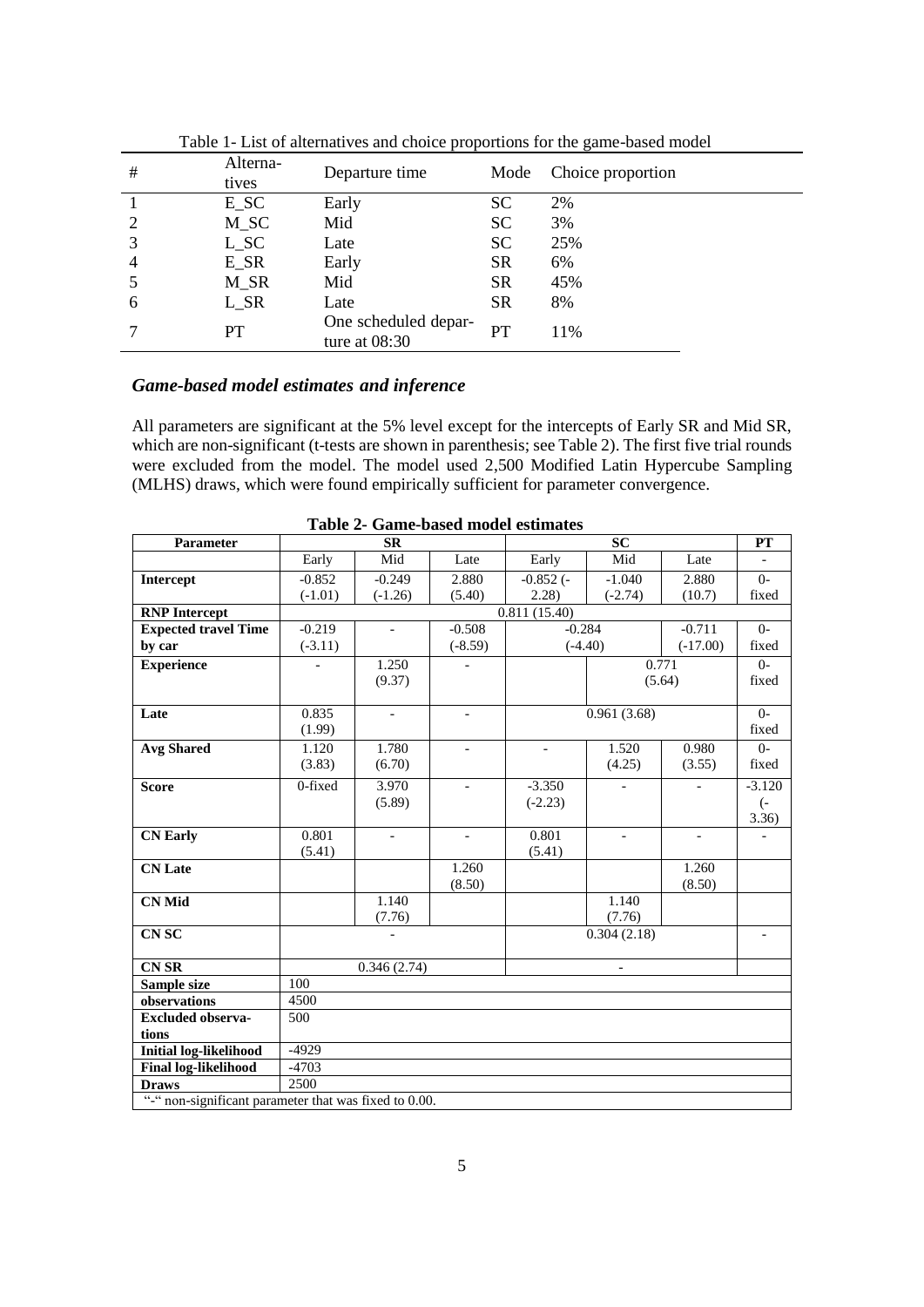- The **RNP Intercept,** which captures the correlation across time associated with different agents caused by the panel data, was significant. This confirms that the taste heterogeneity of the individual is persistent over time, as expected.
- **Avg travel time by car.** The negative sign indicates that longer travel time in SR and SC negatively affected their utilities, as expected. The effect for late departures is stronger than the effect for early departures, indicating that longer expected travel time facilitates earlier departures. A likelihood ratio test confirmed that there were no statistical differences between the parameters of Early and Mid SC, so the same parameter was used for both.
- **Experience.** Positive significant parameters for Mid/Late SC and Mid SR indicate that experienced players preferred to choose these alternatives, which resulted in high scores and supporting the idea that experience with new modes can facilitate behavioral changes. A likelihood ratio test confirmed that there were no statistical differences between the parameters of Mid and Late SC, so the same parameter was used for both.
- **AVG Share.** The larger this parameter (meaning more players choose to share), the probability of choosing Mid/ Early SR increased, which supports the hypothesis that social interaction can encourage sharing. As more players chose to share, the probability of Early/Mid departure time increased, to avoid late arrival penalties. The probability of choosing Mid/Late SC also increased, with Mid departures being more favorable than Late departures. This can be explained by increased travel time caused by the SR detour penalty (SD) game parameter, which pushed players towards SC when the demand for SR was too high.
- **Late.** Being late in the previous round increased the probability of choosing Early SR and SC (Early, Mid and Late) in the following round. Being late increased the probability of choosing earlier departures in SR and avoid the penalty associated with late arrivals, which is higher than the penalty for early arrival. It also increased the probability of SC, which does not have the sharing delay (SD) parameter, hence is perceived as more predictable.
- **Score.** A positive parameter for Mid SR, and a negative parameter for Early SC and PT, indicated that the higher the score in the previous round, the more likely the players are to choose Mid SR, and the least likely to choose PT or Early SC in the following round. This supports the idea that players implicitly learn which modes result in the highest score through the feedback system and adjust their choices accordingly.
- **Cross-Nesting (CN) parameters.** The positive parameters confirm the hypothesis that an unobserved correlation among different modes and departure times exists. SR choices and Late departures are the most strongly correlated.

# **4. CONCLUSIONS**

The way policy makers and transportation planners plan for the possible introduction of AVs and SAVs is crucial to what impact their deployment will have on society and wider sustainability goals. Results from the GBM show how virtual experience combined with ex-ante and ex-post information encouraged travelers to switch to this mode, modify their departure time and eventually create a global effect that improved overall road traffic. As more players chose ride sharing, the probability of choosing SR with an early or intermediate departure increased. With apps already widely used for trip planning (e.g., Moovit) (Haque, Chin, & Debnath, 2013), these findings provide valuable insights on how real-time information regarding modal shares, can be used in policy making to encourage ride sharing and to regulate its demand. The results also show how this information can be used to control mode choice and departure time in the direction of a system optimum. The more players chose to share, the higher the detour time penalty was, encouraging other players to choose a private ride. Furthermore, the GBM showed that as travel time increased,